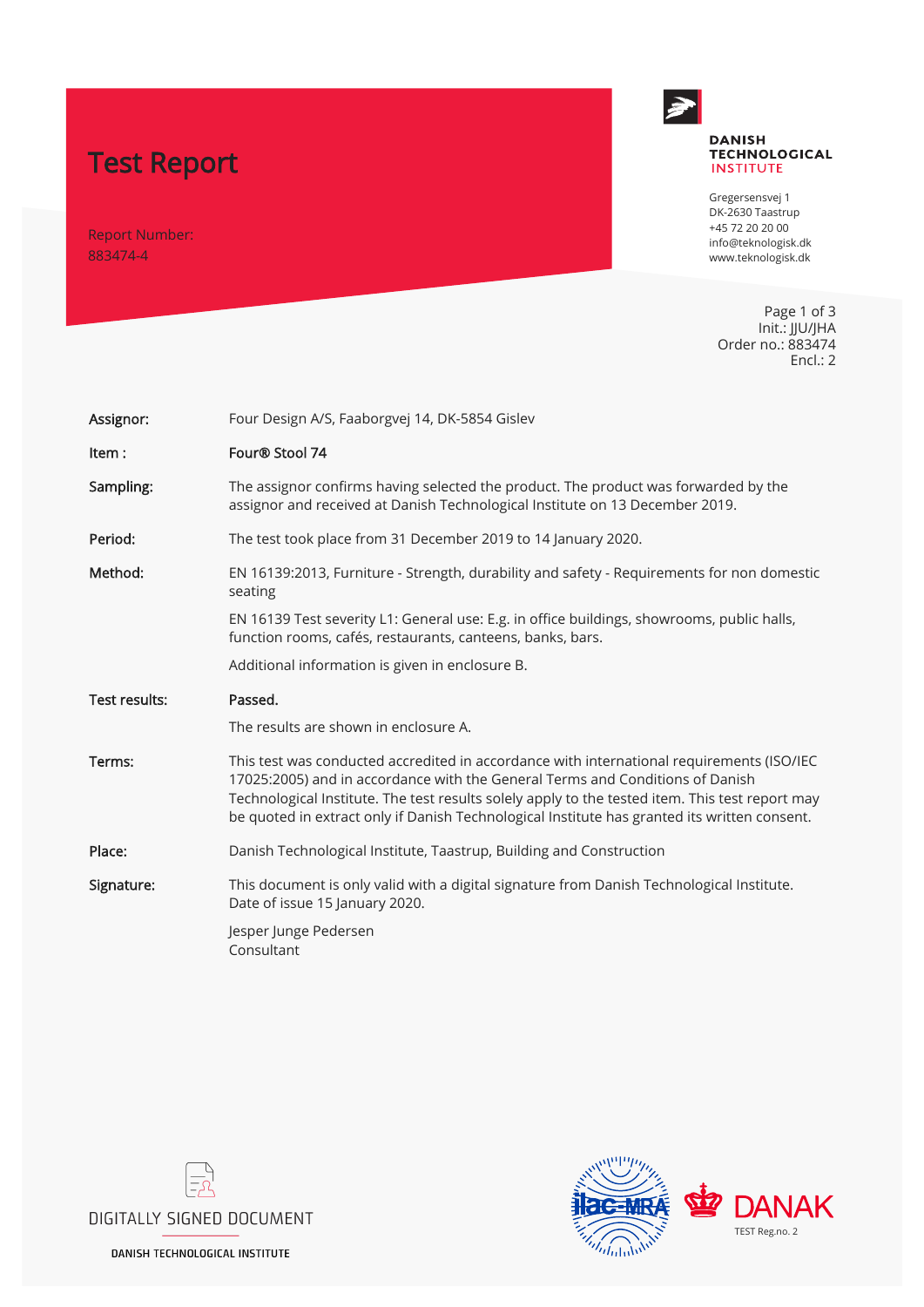

### Test of Model: Four® Stool 74

## Loading according to test severity L1.

| Test no.       | Test                                                              | <b>Test Method</b> | Cycles                | Load                          | Result |
|----------------|-------------------------------------------------------------------|--------------------|-----------------------|-------------------------------|--------|
| 4.1            | General                                                           | EN 16139, 4.1      |                       |                               | Passed |
| 4.2.2          | Shear and squeeze points under influence<br>of powered mechanisms | EN 16139, 4.2.2    |                       |                               | N/A    |
| 4.2.3          | Shear and squeeze points during use                               | EN 16139, 4.2.3    |                       |                               | Passed |
| 4.3.2          | Swivelling chairs                                                 | EN 1335            |                       |                               | N/A    |
| 4.3.3          | Non swivelling chairs                                             | EN 1022            |                       |                               | Passed |
| 4.4            | Rolling resistance of the unloaded chair                          | EN 16139, 4.4      |                       |                               | N/A    |
| 5              | Strength and durability requirements                              | EN 16139, 5        |                       |                               | Passed |
| 6.1.1          | Seat static load and back static load test                        | EN 1728, 6.4       | 10<br>10 <sup>1</sup> | Seat: 1600 N<br>Back: N       | Passed |
| 6.1.2          | Seat front edge static load                                       | EN 1728, 6.5       | 10                    | Seat: 1300 N                  | Passed |
| 6.1.3          | Vertical load on back rests                                       | EN 1728, 6.6       | 10 <sup>1</sup>       | Seat:<br>Back:                | N/A    |
| 6.1.4          | Foot rest static load test                                        | EN 1728, 6.8       | 10 <sup>°</sup>       |                               | N/A    |
| 6.1.4          | Leg rest static load test                                         | EN 1728, 6.9       | 10                    |                               | N/A    |
| 6.1.5          | Arm rest sideways static load test                                | EN 1728, 6.10      | 10 <sup>1</sup>       |                               | N/A    |
| 6.1.6          | Arm rest downwards static load test                               | EN 1728, 6.11      | 5                     |                               | N/A    |
| 6.1.7          | Vertical upwards static load on arm rests                         | EN 1728, 6.13      | 10                    |                               | N/A    |
| 6.1.8          | Combined seat and back durability test                            | EN 1728, 6.17      | 100000<br>100000      | Seat: 1000 N<br>Back: N       | Passed |
| 6.1.9          | Seat front edge durability test                                   | EN 1728, 6.18      | 50000                 | 800N                          | Passed |
| 6.1.10         | Arm rest durability test                                          | EN 1728, 6.20      | 30000                 |                               | N/A    |
| 6.1.11         | Foot rest durability test                                         | EN 1728, 6.21      | 50000                 |                               | N/A    |
| 6.1.12         | Leg forward static load test                                      | EN 1728, 6.15      | 10                    | Edge: 410 N<br>(Seat: 1000 N) | Passed |
| 6.1.13         | Legs sideways static load test                                    | EN 1728, 6.16      | 10                    | Edge: 300 N<br>(Seat: 1000 N) | Passed |
| 6.1.14         | Seat impact test                                                  | EN 1728, 6.24      | 10                    | 240 mm                        | Passed |
| 6.1.15         | Back impact test                                                  | EN 1728, 6.25      | 10                    | 210 mm / 38 °                 | Passed |
| 6.1.16         | Arm Impact Test                                                   | EN 1728, 6.26      | 10                    |                               | N/A    |
| 6.1.17         | Drop test (multiple seating)                                      | EN 1728, 6.27.1    | $2 \times 5$          |                               | N/A    |
| 6.1.18         | Auxiliary writing surface static load test                        | EN 1728, 6.14      |                       |                               | N/A    |
| 6.1.19         | Auxiliary writing surface durability test                         | EN 1728, 6.22      | 10000                 |                               | N/A    |
| $\overline{7}$ | Information for use                                               | EN 16139, 7        |                       |                               | N/A    |